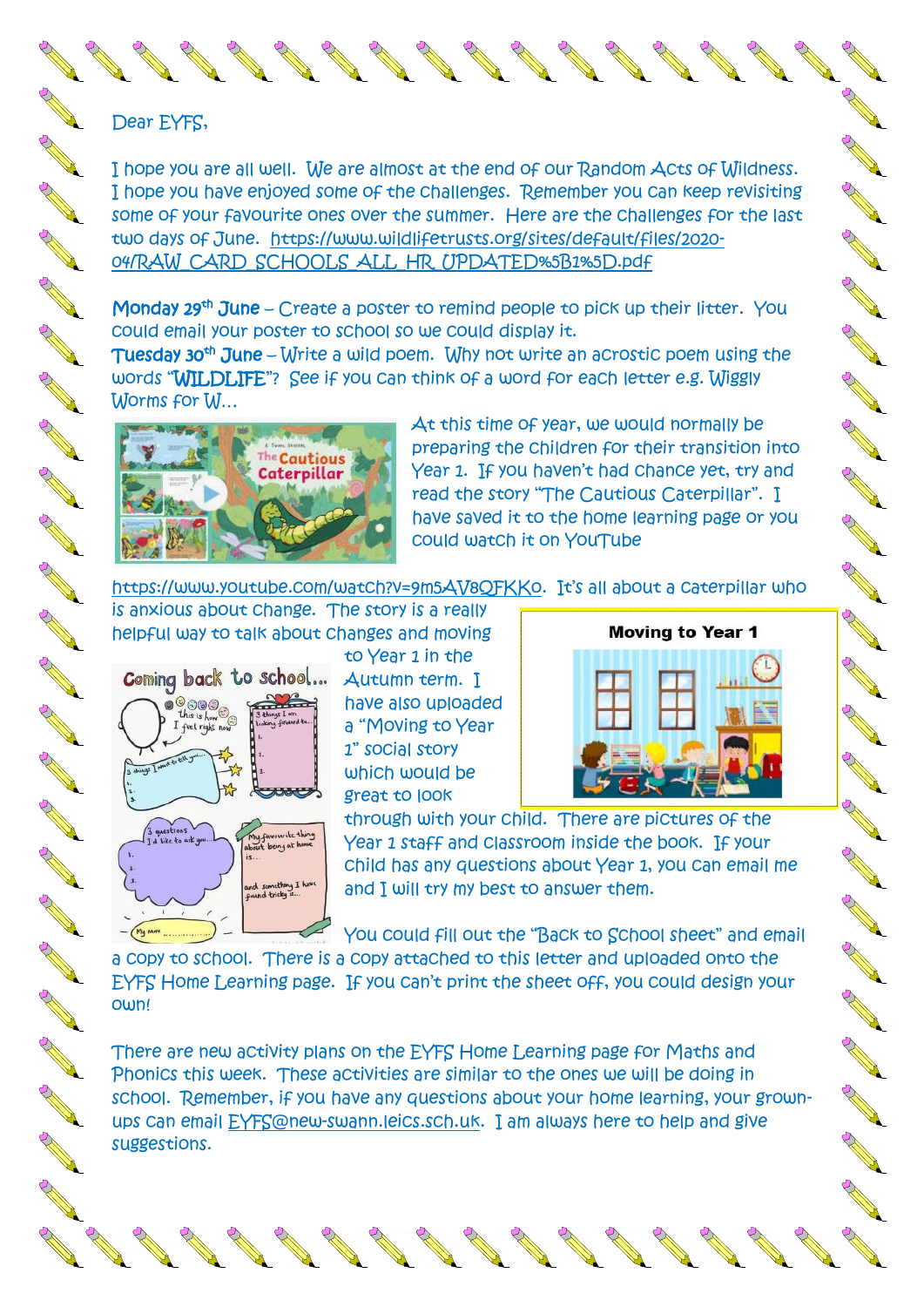AND TO A CHARGE

No. of Canada and

RICATION OF STRAIGHT

Rochester Republica

RESERVE

AND 1

Rochester Band

REAL A

Romando Barcelona

RANT COMMANDS

AN 1

Don't forget, you can log onto Education City and try out some of the Phonics activities set for you. There are some new activities set on Education City for those of you that have laptops or computers at home. If you've completed all of these, check out some of the Phonics games on the BBC Bitesize website [https://www.bbc.co.uk/bitesize/topics/zvq9bdm.](https://www.bbc.co.uk/bitesize/topics/zvq9bdm)

No. 18 of the Contract of the Contract of the Contract of The Contract of The Contract of The Contract of The

No. 18 of the Contract of the Contract of the Contract of the Contract of The Contract of The Contract of The Contract of The Contract of The Contract of The Contract of The Contract of The Contract of The Contract of The

Row Barnet

No.

Rochester Republica

ROW COMPANY

RANT AND

**AND ROWSER** 

Row Company of Company of

AN REGISTER

Rochester Republica

No. 1899

AND TO BE

**RANTING COMMAND** 

**CALL REPORT** 

No Cardinal Report

RA REA

**ANTICATION** 

**RANTACIONES** 

**CONTROLLER** 

**CONTROLLER** 

A A R

A March

Control R

A March

No recent of

Contractor of

RANT R

**RANT** 

A Maria

A Maria

CONTROLL BY

AND RO

AND TO

No Cardinal Red

Contract of the

A March

No. of Canada and Canada and Canada and Canada and Canada and Canada and Canada and Canada and Canada and Canada and Canada and Canada and Canada and Canada and Canada and Canada and Canada and Canada and Canada and Canada

**All Contracts** 

North Carpenter

No. of Canada and Canada and Canada and Canada and Canada and Canada and Canada and Canada and Canada and Canada and Canada and Canada and Canada and Canada and Canada and Canada and Canada and Canada and Canada and Canada

RAND COMMANDS

Have a super week!

ROSE COMPANY

No.

RO COMMANDER

No. 1999

2.

## *Miss Wilman*